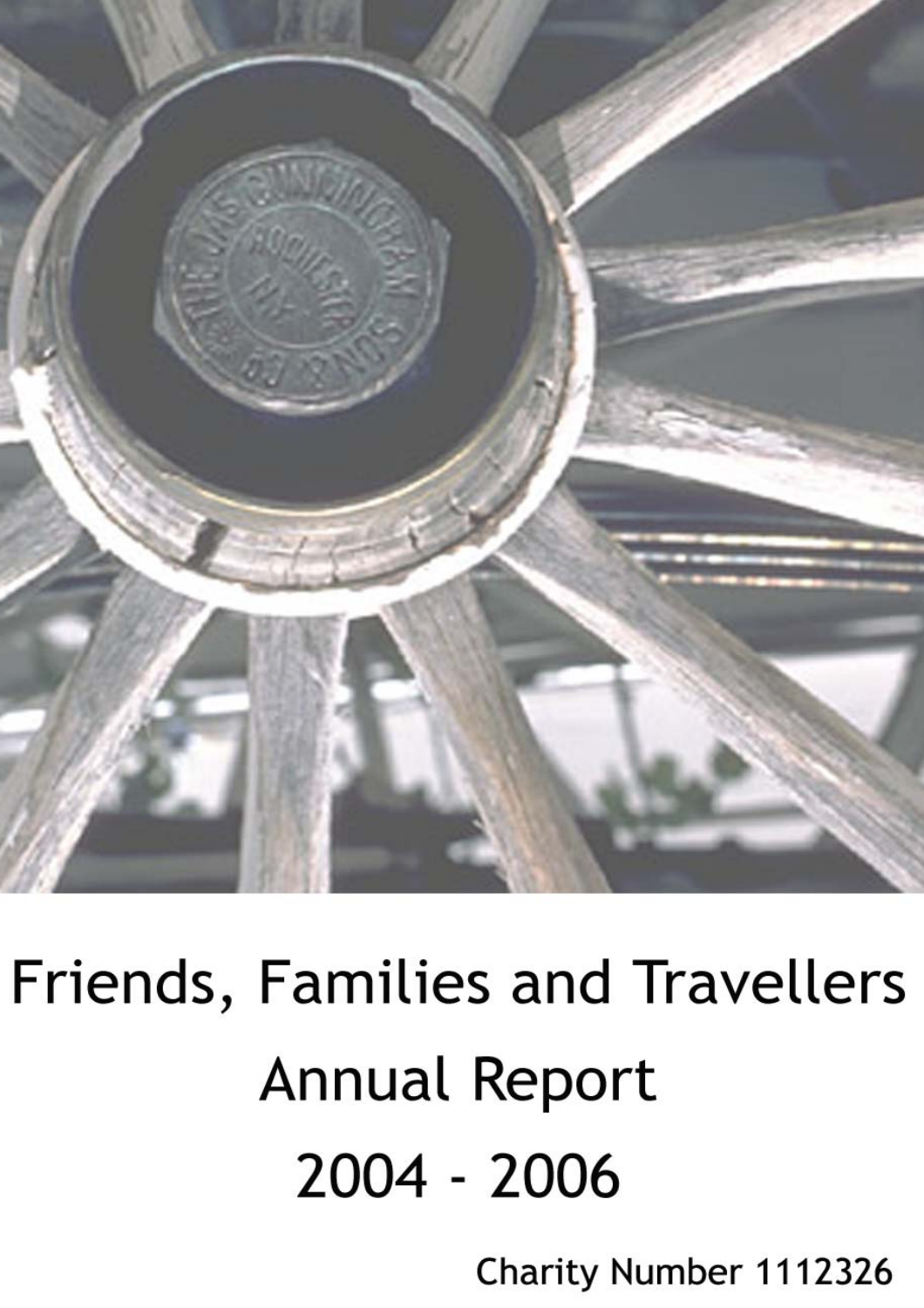## **Friends, Families & Travellers**

| <b>INTRODUCTION</b>                  |           |
|--------------------------------------|-----------|
| <b>REPORT OF THE DIRECTOR</b>        | $3 - 5$   |
| <b>WHAT WE DO</b>                    | 6         |
| THE ADVICE AND INFORMATION UNIT      | $7 - 9$   |
| <b>STAFF</b>                         | $10 - 11$ |
| <b>CASE STUDIES</b>                  | $12 - 13$ |
| <b>SUSSEX WOMEN'S HEALTH PROJECT</b> | $14 - 15$ |
| <b>CYBERPILOT PROJECT</b>            | $16 - 17$ |
| <b>OUR THANKS</b>                    | 18        |
|                                      |           |
|                                      |           |

**FFT Annual Report 2004/06**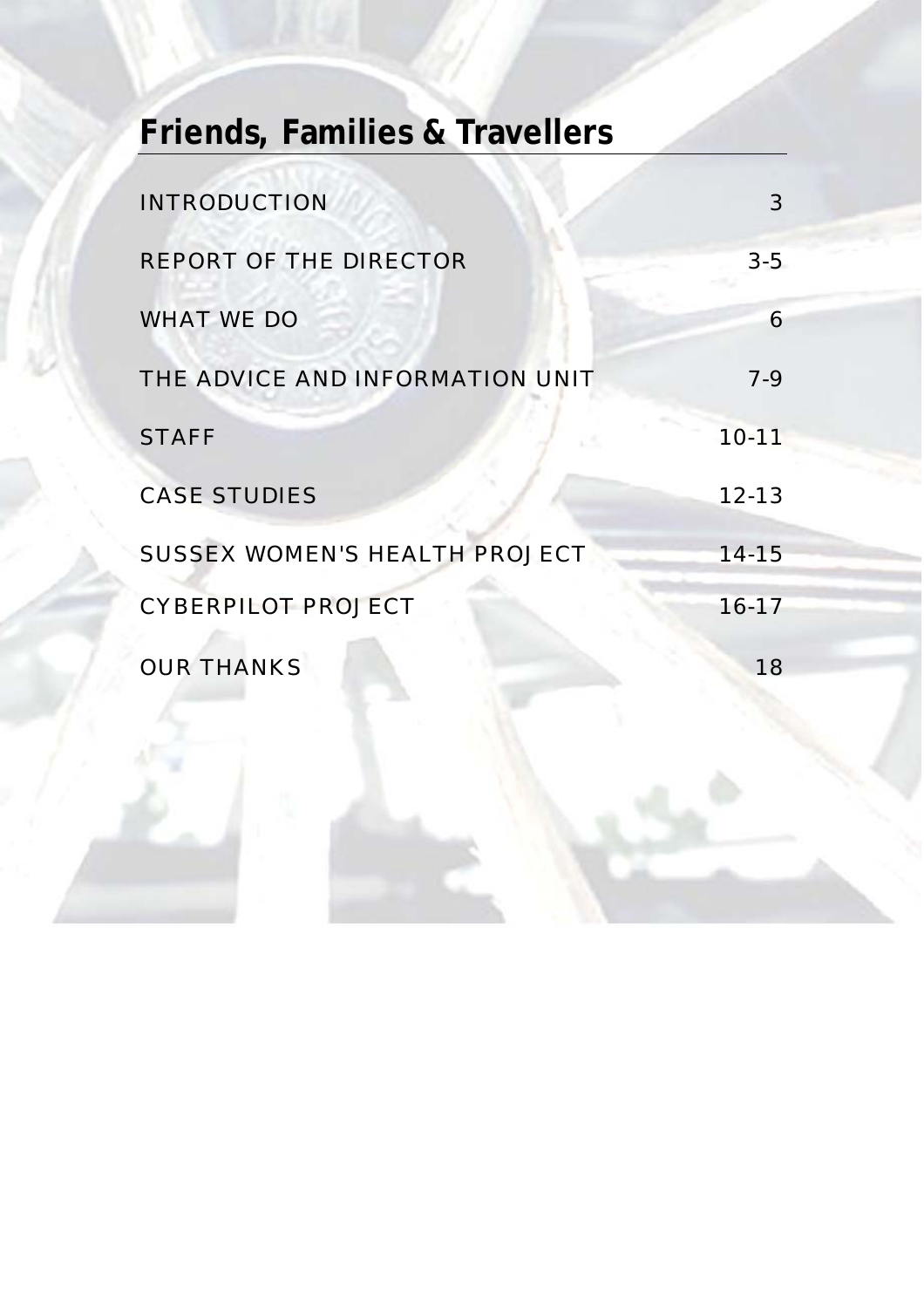### **Introduction to FFT**

|                                                                                 | Friends, Families & Travellers (FFT) was<br>established during the passage through<br>Parliament of the 1994 Criminal Justice & Public<br>Order Bill and has emerged a lead organisation<br>seeking to address the problems facing the Gypsy<br>and Traveller community.                                                                    |  |  |  |
|---------------------------------------------------------------------------------|---------------------------------------------------------------------------------------------------------------------------------------------------------------------------------------------------------------------------------------------------------------------------------------------------------------------------------------------|--|--|--|
|                                                                                 | Starting as an informal support group working<br>primarily with new Travellers, FFT soon began<br>working with Gypsies and Irish Travellers and<br>within a few years and had grown into to a formal<br>organisation providing advice and information<br>along with a wide range of other services to<br>Gypsies and Travellers nationwide. |  |  |  |
|                                                                                 | Very early on in its history, FFT developed a<br>working relationship with the Public Law Project<br>and provided crucial ground work for two land<br>mark legal challenges which resulted in local<br>authorities being required to make basic welfare<br>enquiries before being able to carry out evictions.                              |  |  |  |
| FFT's mission<br>statement is<br>to work towards a<br>more equitable<br>society | FFT's ongoing work in this field gained recognition<br>when the organisation was short-listed for the<br>Human Rights Award in 1999. Taking this work<br>forward, FFT was one of the three lead agencies in<br>the Gypsy and Traveller Law Reform Coalition.                                                                                |  |  |  |
| where everyone<br>has the right to<br>travel and to stop                        | FFT is a membership organisation run by a<br>Management Committee, which is currently made                                                                                                                                                                                                                                                  |  |  |  |

Management Committee, which is currently made up of eight Directors, four of whom are Travellers and two who are lawyers specialising in Traveller issues. FFT is a registered charity (1112326) and a non-profit making company limited by guarantee (No. 3597515).



*without fear of persecution because of their* 

*lifestyle.*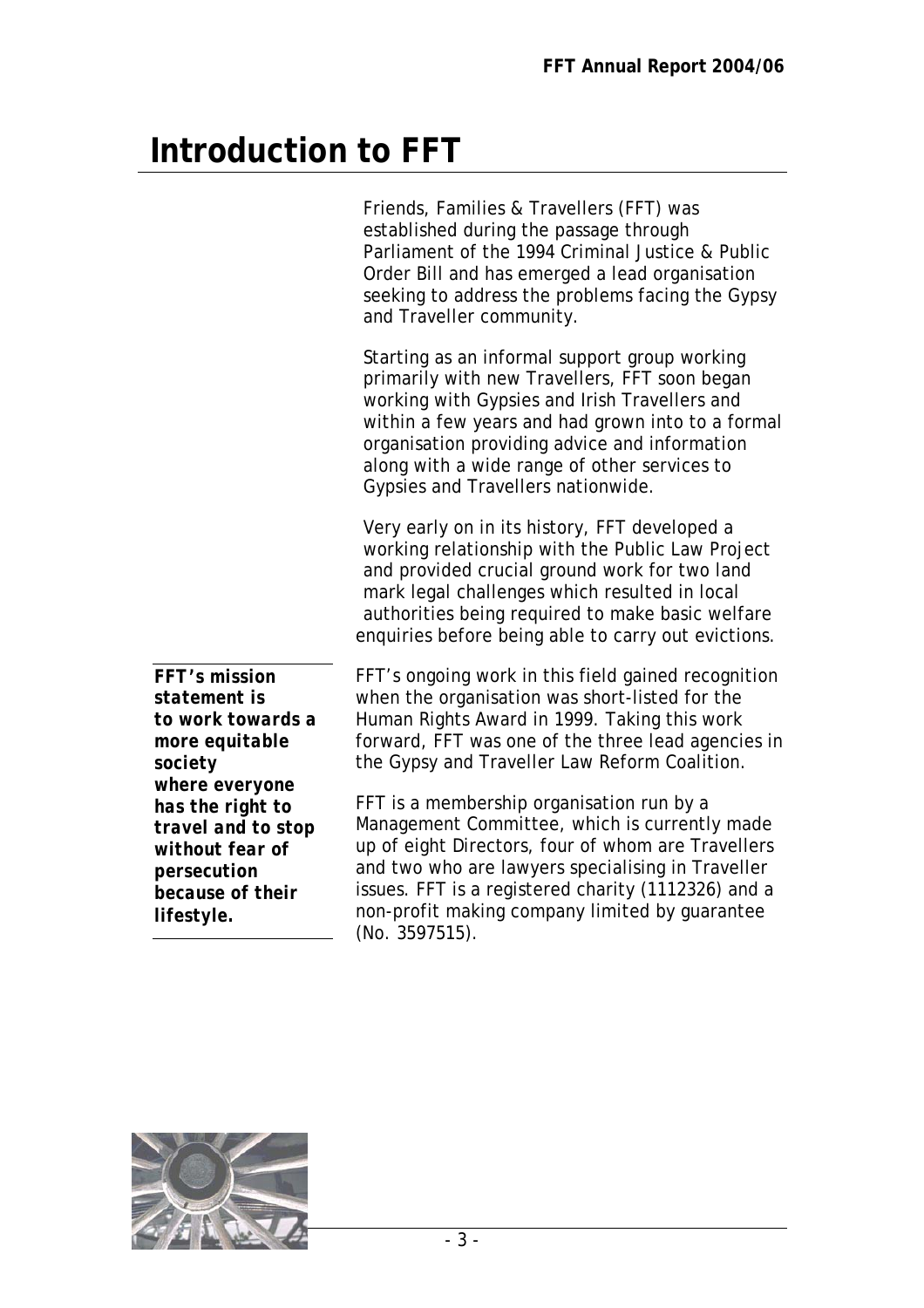### **Report of the Director – Chris Whitwell**



I am delighted to have the opportunity to introduce this report which covers the periods from 1 August 2004 to 31 July 2005, and 1 August 2005 to 31 March 2006. The Trustee Board made the decision earlier this year to change the organisation's reporting year to run from April – March and, rather than producing a separate Annual Report to cover an eight month span, they decided to wrap the whole of this crucial period into a single Annual Report. In future years Annual Reports will be published, together with the organisation's Accounts, and made available to the membership at the time of the AGM.

This period has been one of transition for Friends, Families and Travellers (FFT) and one that has seen some key staff changes. Last autumn we welcomed Clare Bingham, our new caseworker, and Suzanna King our new book-keeper/ administrator, replacing Anna Hinton who left us in September 2005. Since the beginning of 2005 FFT has been without a National Co-ordinator following the departure of Rob Whitehead, the previous post-holder, and so was not able to deal with the key strategic, organisational and developmental matters that needed to be addressed. I was pleased to be asked in May 2005 to assist FFT with some of these matters in a consultancy capacity and have greatly enjoyed the opportunity to work with an exceptional team of committed and talented staff. I have recently accepted an appointment as Director of FFT and look forward to building up the capacity of the organisation to develop a wide range of projects and services on behalf of all Gypsies and Travellers.

We were able to gain Charity status towards the end of 2005 and this will be of great significance in enabling us to access funding streams that were denied to us hitherto. In the early months of 2006 we received some positive funding decisions that will place the organisation on a much sounder financial footing, and we are grateful to the Big Lottery Fund, the Commission for Racial Equality, the Allen Lane Foundation, Garden

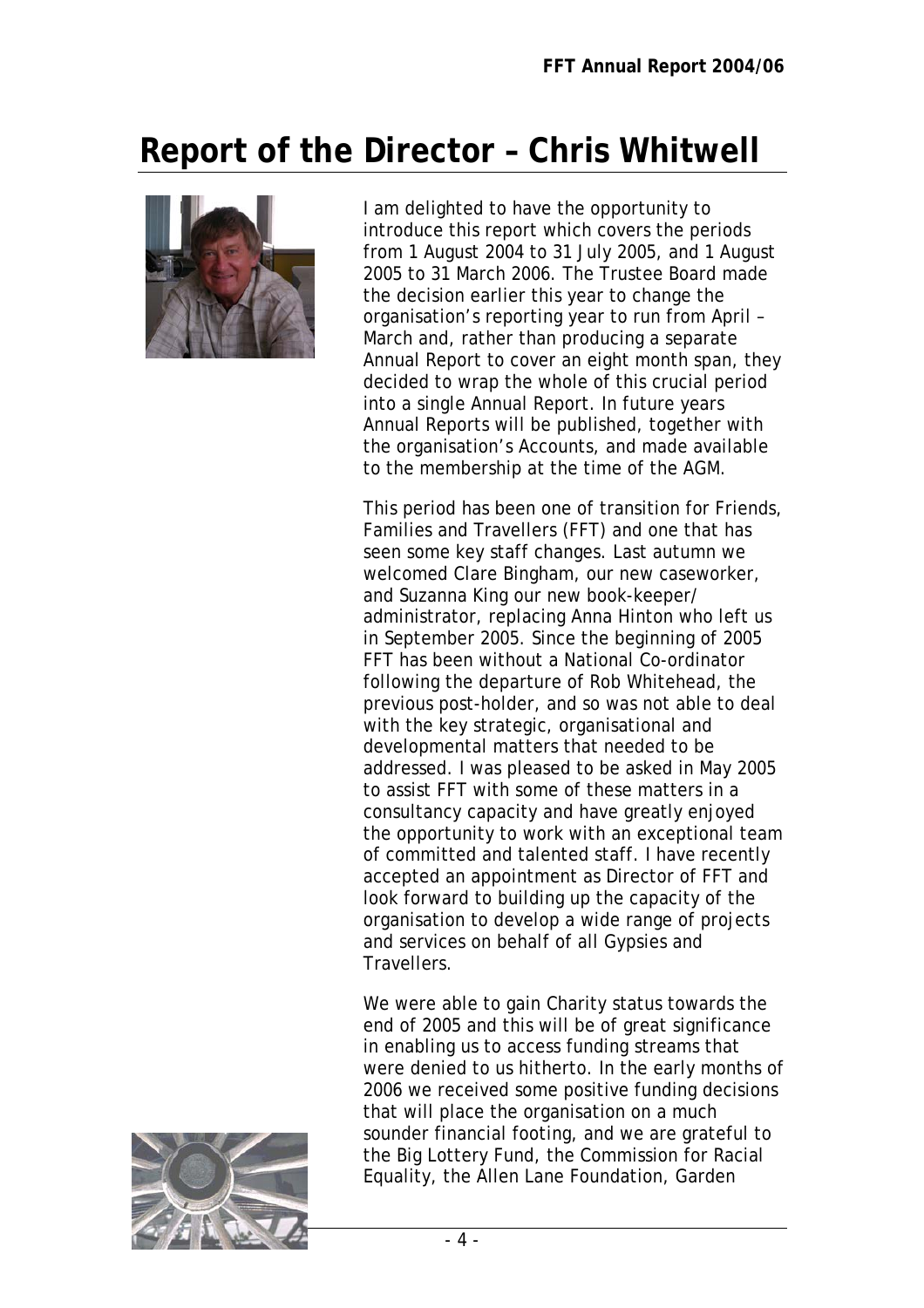Court Chambers, East Sussex County Council and others for recognising the need for the work that we do to help Gypsies and Travellers, and enabling us to extend and develop those vital services. Most of all, we are grateful to the Travellers Aid Trust without whose continuing support the organisation would not have survived.

As it is, the immediate future of the organisation is secure and we will continue to provide help, information and casework to Gypsies, Irish Travellers, New Travellers and other Travellers to help them to overcome the barriers to mainstream services that they continue to face.

This is a crucial time for Gypsies and Travellers. After years of struggle, deprivation and social exclusion, the need for law and policy makers to take positive action to redress this unacceptable situation is finally being recognised. The new Planning Circular, issued at the beginning of 2006, places greater duties on local authorities to make provision for sites, and this change of emphasis is slowly permeating through the machinery of local authority policy making. Progress is slow and there is still much to be achieved but, at last, there is the feeling after years of prejudice and discrimination that positive change is being achieved. Much of this change is due to the work of the former Gypsy and Traveller Law Reform Coalition in which FFT was an active participant. It is vital that groups and organisations concerned with Gypsy and Traveller issues continue to work together to ensure that the ground that has been gained is not lost.

I do hope that you will take the opportunity to look at this Annual Report to see the wide range of work that we do – the extensive casework service provided by Emma Nuttall and Clare Bingham, the innovative health improvement work carried out by Zoe Matthews, Avril Fuller and Sally Burnett, and the Cyberpilots project led by Tammy Furey, which was brought to a successful conclusion earlier this year. We are proud of the work that we do to further the cause of Gypsies and Travellers, and we will continuously seek to develop and improve our services to meet the needs of those communities.

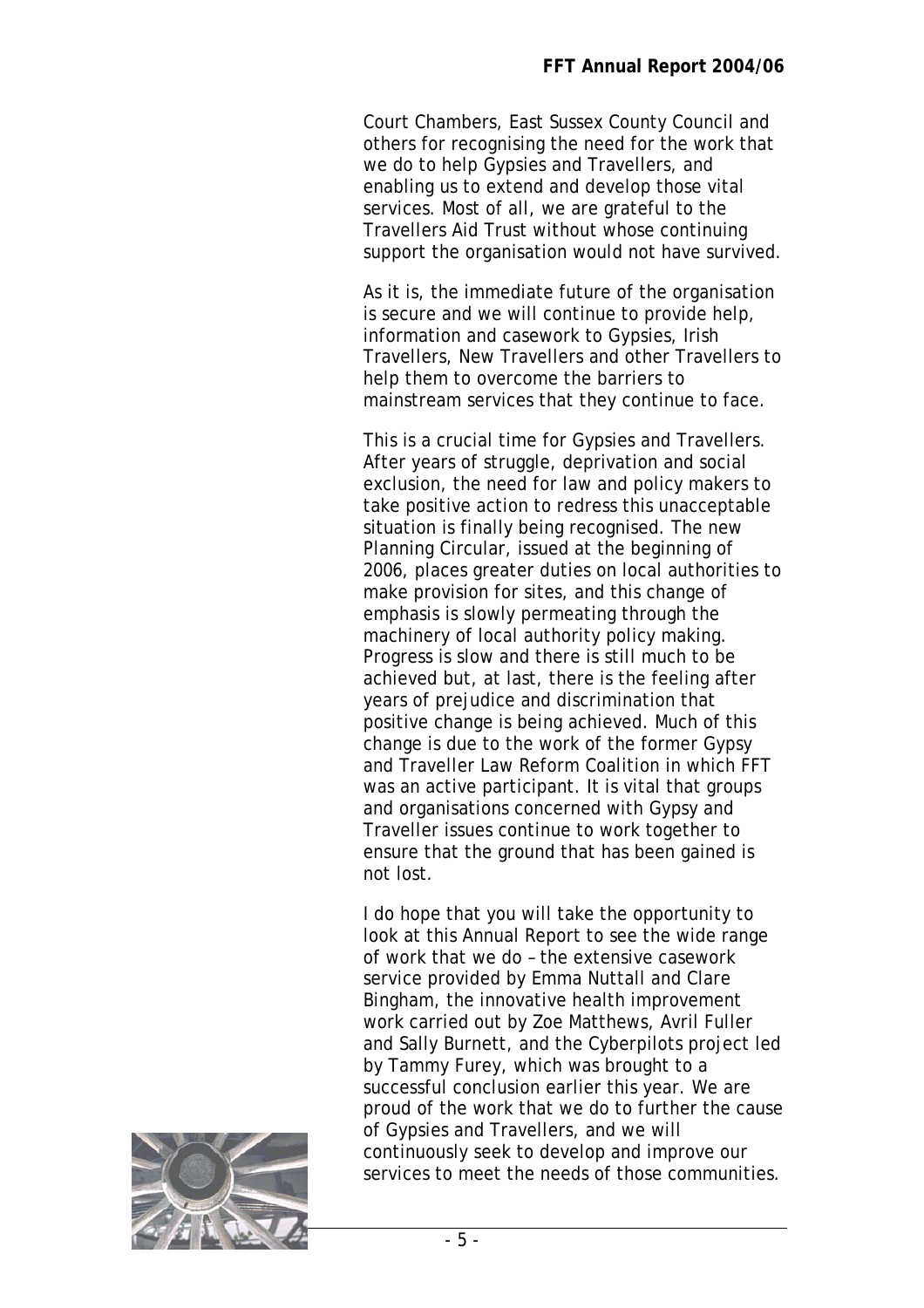### **What We Do**

We provide advice and information to Gypsies and Travellers directly, either by phone, personal visit to our office or by outreach work to sites. We also provide advice on issues affecting Gypsies and Travellers to third party organisations.

We offer legal advice and advocacy for individual Travellers, groups and families.

We supply expert witness statements on site provision and other Gypsy and Traveller needs at planning inquiries and injunction hearings, to assist Gypsies and Travellers to secure their own sites or to influence decisions to evict from unauthorised sites.

We disseminate information on Gypsy and Traveller issues to a wide range of inquirers, including students, local authorities and other statutory bodies, other non-government organisations and the media.

We liaise with lawyers, legal organisations, local authorities, voluntary organisations and the police in relation to casework or policy development.

We publish educational and research material to inform Gypsy and Traveller communities and to provide information about Gypsy and Traveller communities and their environment to others.

We develop and deliver projects to benefit Gypsy and Traveller communities.

We carry out research into issues that affect Gypsies and Travellers and their families.

We work with other Gypsy and Traveller organisations to lobby for change.

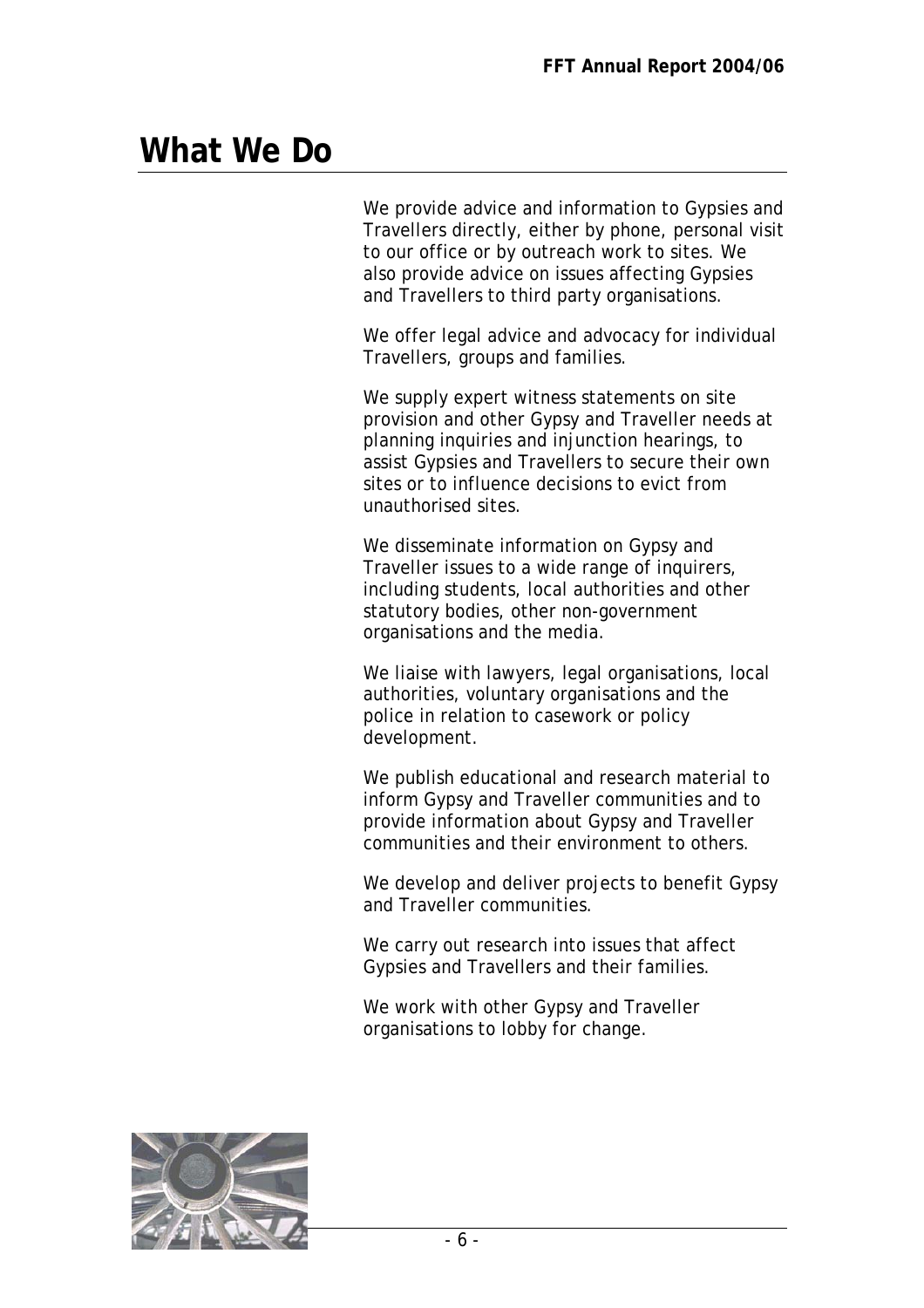### **The Advice and Information Unit**

*A high quality front line service for Gypsies and Travellers throughout the UK* 

There are no accurate figures for Gypsies and Travellers in the UK, but the Council of Europe has estimated that they number around 300,000 with 200,000 housed and 100,000 in caravans.

The only other official estimate available is the bi-annual count of Gypsy caravans carried out by local authorities in England and published twice a year by the Office of the Deputy Prime Minister (now the Department for Communities and Local Government). The figures published for July 2005 show the national total number of caravans counted as 15711, an increase of 702 caravans since July 2004. Of these, 4067 were on unauthorised encampments.

Geographically both the highest numbers of caravans and the levels of unauthorised encampment were found to be in the East, with the South East and South West showing the second and third highest numbers respectively.

**Advice and Information Unit casework:**

FFT offers advice, information and casework to all Gypsies and Travellers and monitors the profile of the client base to ensure that the service is reaching all sections of those communities and all regions of the country.

During the report period, the Unit staff dealt with over 296 cases. Of these, 47.5% were on behalf of Gypsies, 26% were on behalf of new Travellers, 23% were on behalf of Irish Travellers and 3.5% on behalf of Scottish Gypsy Travellers, Bargees and Showmen. Every effort is taken to ensure that cases are managed and monitored to Legal Services Commission standards.

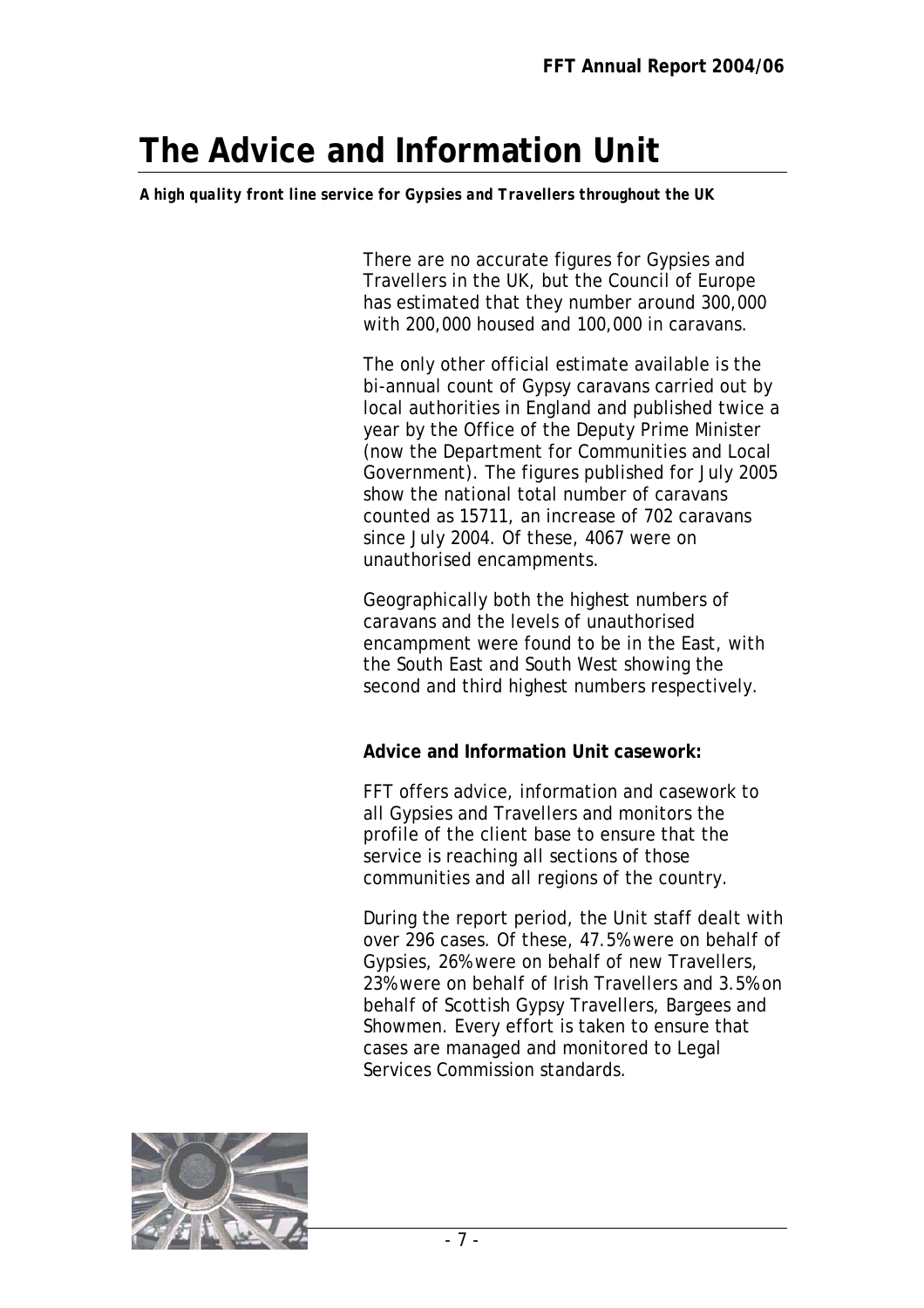### **The Advice and Information Unit**

Not only does FFT deal with the largest number of cases of any Gypsy and Traveller organisation in the country, it is the only organisation carrying out casework on behalf of new Travellers and Irish Travellers at a national level.



As a national organisation with a single office base in Brighton much of our casework is conducted via the telephone and we monitor telephone calls in order to analyse the geographical distribution of our work across the UK. In the report period, the Advice and Information Unit received nearly two and a half thousand calls from across the UK, with the largest concentration in the South

#### **The categories of casework provided**

The categories of casework that we provided to Gypsies and Travellers during 2004/6 covered a wide range of issues and problems. Most however revolved around evictions and the non-availability of sites. The full breakdown is as follows –

18.5% were about sites



17.5% were about planning matters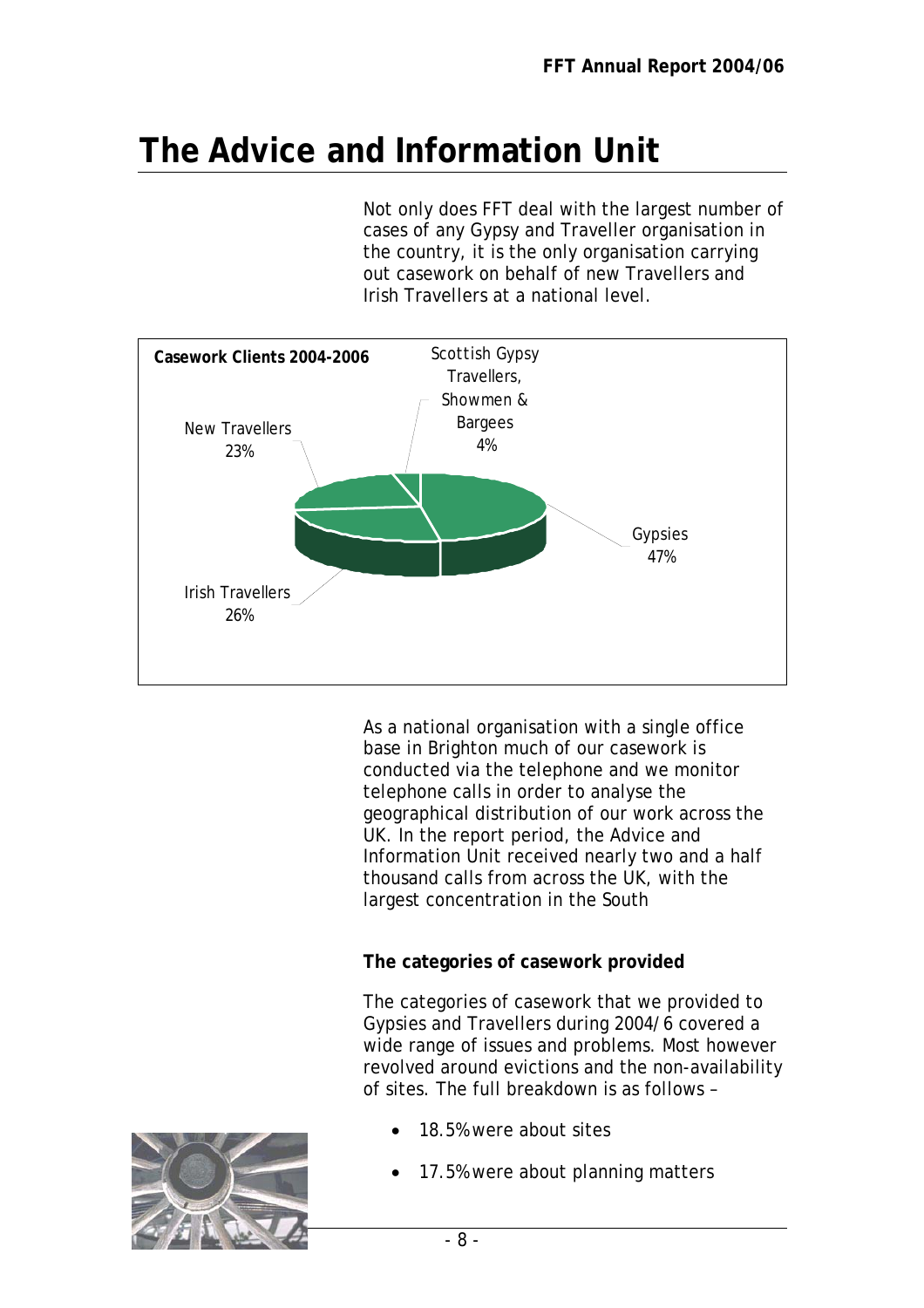- 15.5% were about eviction
- 13% were about housing
- 7% were about benefits
- 6.5% related to homelessness
- 6% were about discrimination
- 5% related to legal matters
- 4.5% were about the police
- 4% related to education
- 1.5% were about grants
- 1% were about the media



Of course many of these issues overlap and often clients would present with more than one problem, which makes statistical analysis difficult. During 2006/07 FFT will be examining the possibilities for improving the statistical monitoring to provide data that can be aggregated with data from other sources to build a more statistically robust picture of the problems that Gypsies and Travellers are facing. In doing so FFT will ensure that its strict code of confidentially is adhered to at all times and that information will only be collected and analysed on a totally anonymous basis.

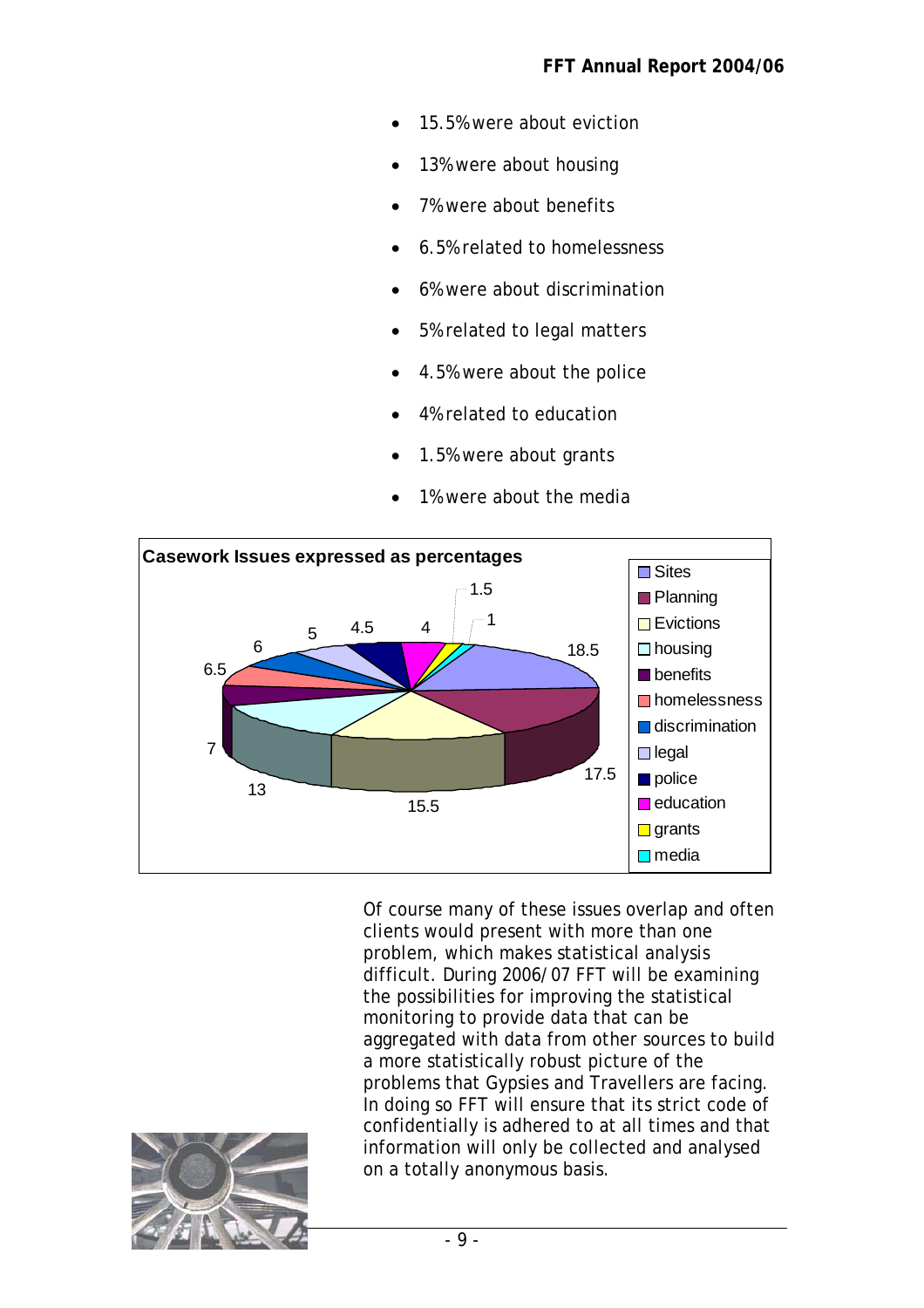### **Staff**



**Chris Whitwell, BSc, MA, Director of Friends, Families and Travellers.** 

Chris was appointed Director in March 2006. He was previously working with FFT on a consultancy basis having held senior positions in the public and voluntary sectors.

#### **Emma Nuttall BA, Unit Manager**

Emma initially started working for FFT as a volunteer. She is now the Unit Manager and has been working for FFT for nearly 6 years. She is a senior caseworker and represents the organisation at a local and national level.





**Clare Bigham, Caseworker,** MA in Applied Anthropology, Youth and Community Work at Goldsmith University.

Her background is working with young homeless people including street homeless and sexual health outreach worker and later as a youth worker.

#### **Claire Suzanna King, Administrator/book keeper.**

Suzanna joined FFT in November 2005 part time. Her background is in arts administration, working in Young People's and Children's Theatre.



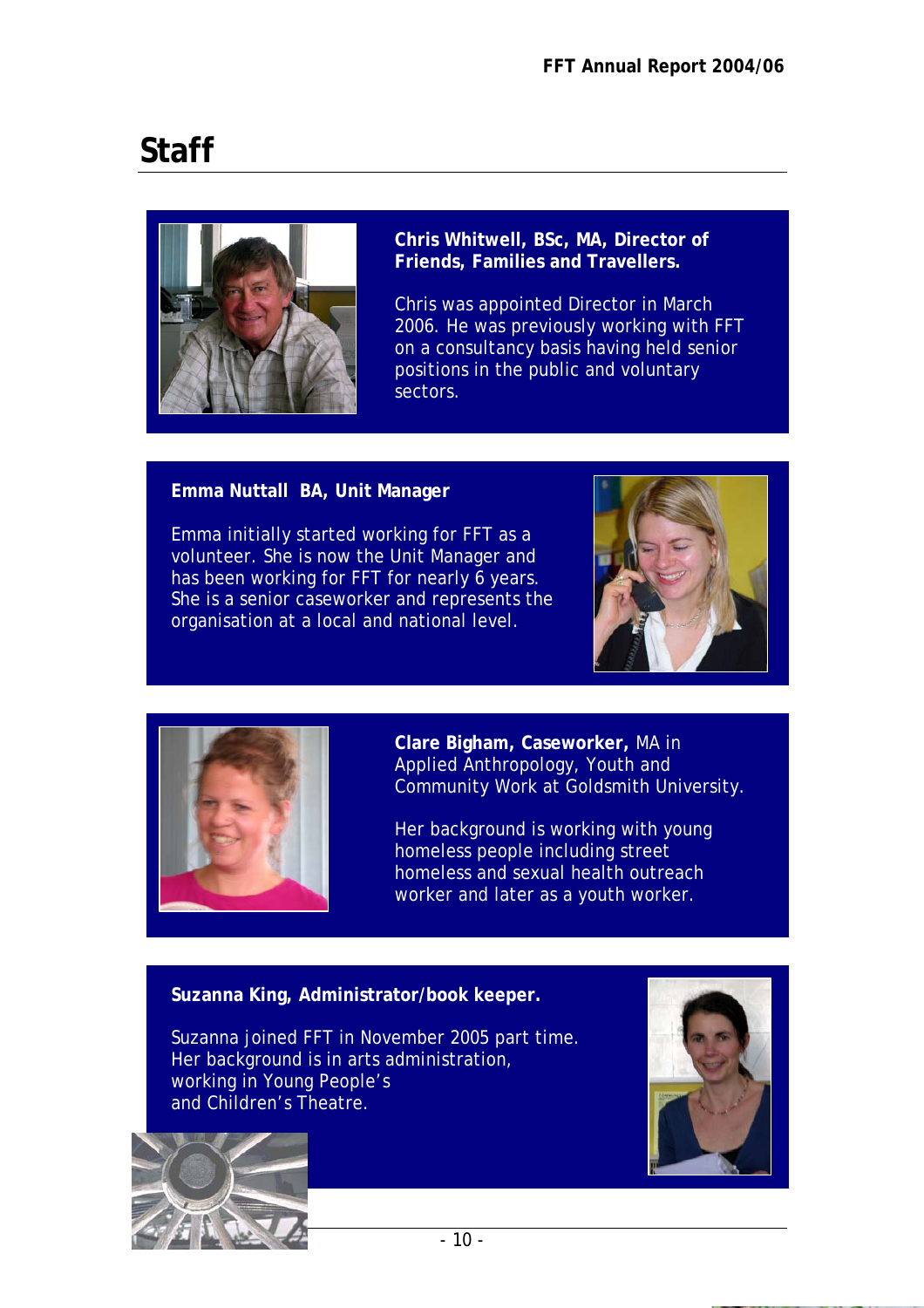### **Project Staff**



**Zoe Matthews RMN, BA (Hons) MA** is the Health Project Manager, a trained Psychiatric Nurse with a degree in Anthropology and Sociology and has an MA in Health Promotion, where she specialised in the Health of Gypsies and Travellers. Initially joining as a volunteer, Zoe has now been working with FFT for six years.

**Avril Fuller, Health Outreach Worker.** I am of Gypsy Heritage. Avril has volunteered with FFT from 1999 onwards and became an outreach worker with FFT in 2003. Her background is with Traveller Education Services. Avril specialises in working with vulnerable people/learning difficulties/disabilities.



#### **Sally Burnett, Health Advisor.**

I have been working for FFT for about a year. Prior to that I was working as a full time health visitor. I am also qualified as a midwife.

#### **Tammy Furey, BA, MSc CyberPilots Web Development Manager**.

Tammy joined FFT in 2001. She also designs FFT's website - www.Gypsy-Traveller.org, the CyberPilot website, FFT's newsletter and the G&TLRC website.

 $-$  11  $\sim$  11  $\sim$  11  $\sim$  11  $\sim$  11  $\sim$  11  $\sim$  11  $\sim$  11  $\sim$  11  $\sim$  11  $\sim$  11  $\sim$  11  $\sim$  11  $\sim$  11  $\sim$  11  $\sim$  11  $\sim$  11  $\sim$  11  $\sim$  11  $\sim$  11  $\sim$  11  $\sim$  11  $\sim$  11  $\sim$  11  $\sim$  11  $\sim$  11  $\sim$  11  $\sim$  1

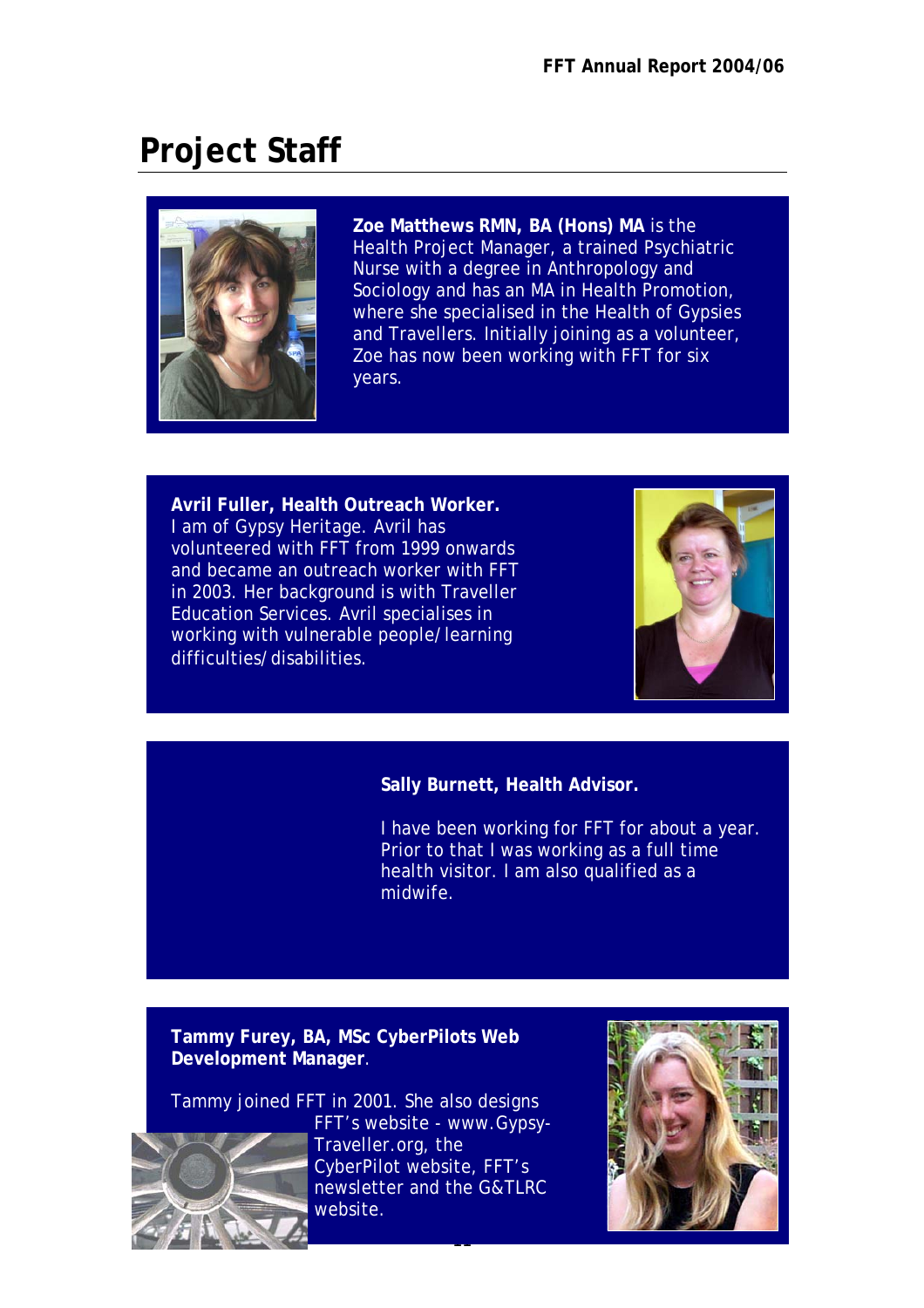### **Case Studies**

*B* 

*C* 

This case study relates to Gypsy man in his fifties in the South East who contacted the Unit after his wife left him to care for their children. The man was illiterate and living on the roadside, without an authorised site. The Unit helped him access benefits he was entitled to, wrote letters to the benefits agency, obtained a birth certificate for him and provided an address for benefits correspondence as he has no permanent address.

This case relates to a retired couple living on a housing estate in the East Midlands. The husband was a Gypsy and was disabled. The couple were experiencing a lot of racially motivated harassment from a neighbour, and the wife was at her wits end as she was already enduring the strain of caring for her ill husband. Despite requests for help, no one in authority was doing anything about the harassment. The Unit contacted the housing department, the Racial Equality Council and the police about the matter. As a result the police launched an investigation and forwarded evidence to the Crown Prosecution Service.

This relates to a New Traveller in the South East, who was living in a van with his son and had made a homeless application to his local authority for housing. The local authority had concluded that the man was "not in priority need" of accommodation, and stated that they did not believe the man's son lived with him as "The Council believe, should X be predominately residing with you in a van without washing or laundry facilities it would become apparent to staff at his school." The Unit wrote to the local authority, asking for a review of their decision, and succeeded in overturning the original decision with the local authority accepting a duty to accommodate. The Unit also complained about the local authority's remarks, which the

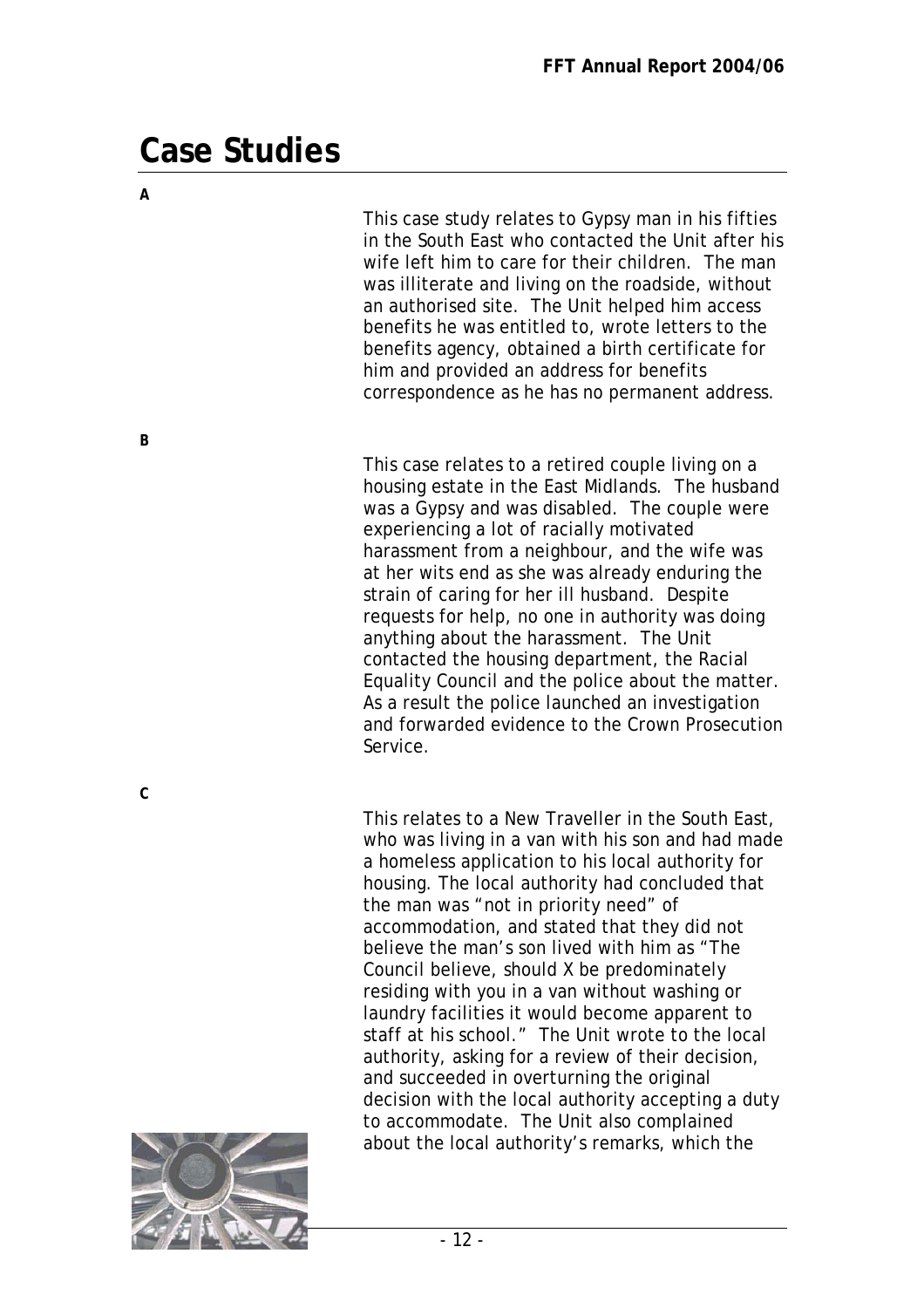client had found offensive, and a written apology was given.

*D* 

This case study relates to an Irish Traveller single mother with five children, one of whom is disabled. The mother contacted the Unit having bought a plot on a private site in the South East which had not obtained planning permission. There were no toilets or washing facilities on the plot, and a water bill in arrears from the previous occupant. The Unit contacted the local Gypsy Liaison Officer, who offered to assist the woman with the water bill, and obtaining a portaloo and a health visitor. Two weeks later the woman rang us again, as she had to leave her pitch due to planning permission not being obtained. We rang several local authorities trying to find her a vacant pitch on a site, and due to the huge national shortage of authorised pitches this proved difficult to find. We obtained her a temporary licence of two months on a local authority site in the South East, which was due to be refurbished and consequently cleared. After this the woman and her children had to return to the roadside.



Avril Fuller, Women's Health Project Outreach Worker, (pictured on the right) with two women from the project on an exchange trip to Pavee Point in Ireland.

Avril is from a Traveller background and originally joined FFT as a volunteer.

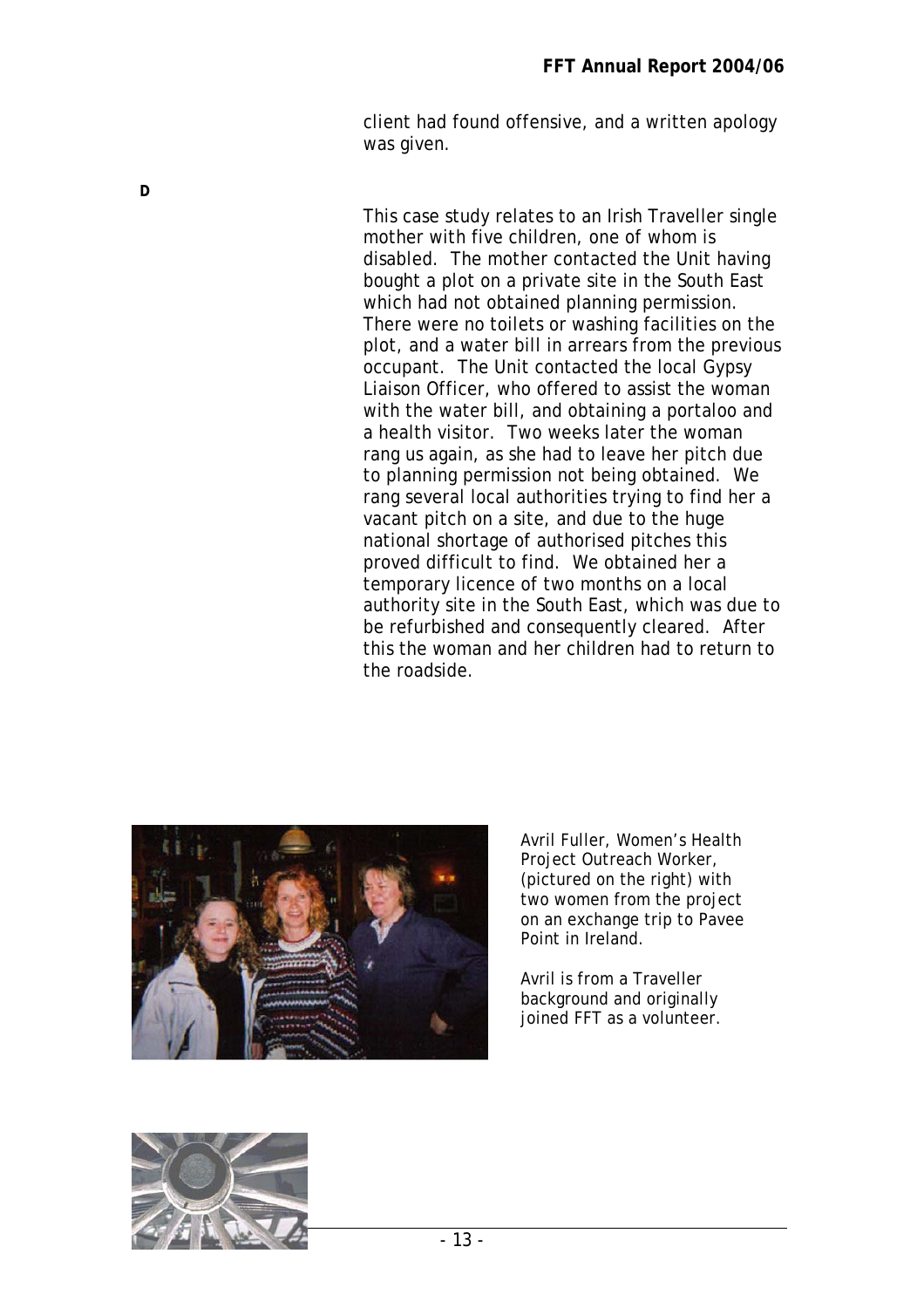### **Sussex Traveller Women's Health Project**



We have now completed the initial project, which has been a huge learning curve for each of us and a notable success for FFT. The project set out to work with Traveller Women to identify their own health needs and then to provide training for them to meet some of those needs. Our aim was to support Traveller

Women and to enable them to develop into health advocates for their own communities.

We have worked with some amazing people who, despite adversity, have all made valuable contributions to the project. We want to continue to support these women if we can into the next phase of the project. However, the focus of the project will change as we now want to develop ways of helping Traveller Women to overcome the barriers of access to mainstream services that have existed for far too long. We are already working with a specialist Traveller Health Visitor to provide a culturally appropriate service to Travellers, having identified a huge gap in service provision for many parts of the community.

Following on from the seminal 'Health Status of Travellers' report published in 2004 we now have proof of the cultural health divide that exists. We now want to work with the Primary Care Trusts and with local authority Social Services to bridge that gap in access to mainstream services. We believe that as a third sector organisation working for Travellers we are ideally suited to undertake this new initiative, which will build upon the experience we have gained through the life of the existing project.



**Zoe Matthews**  Project Manager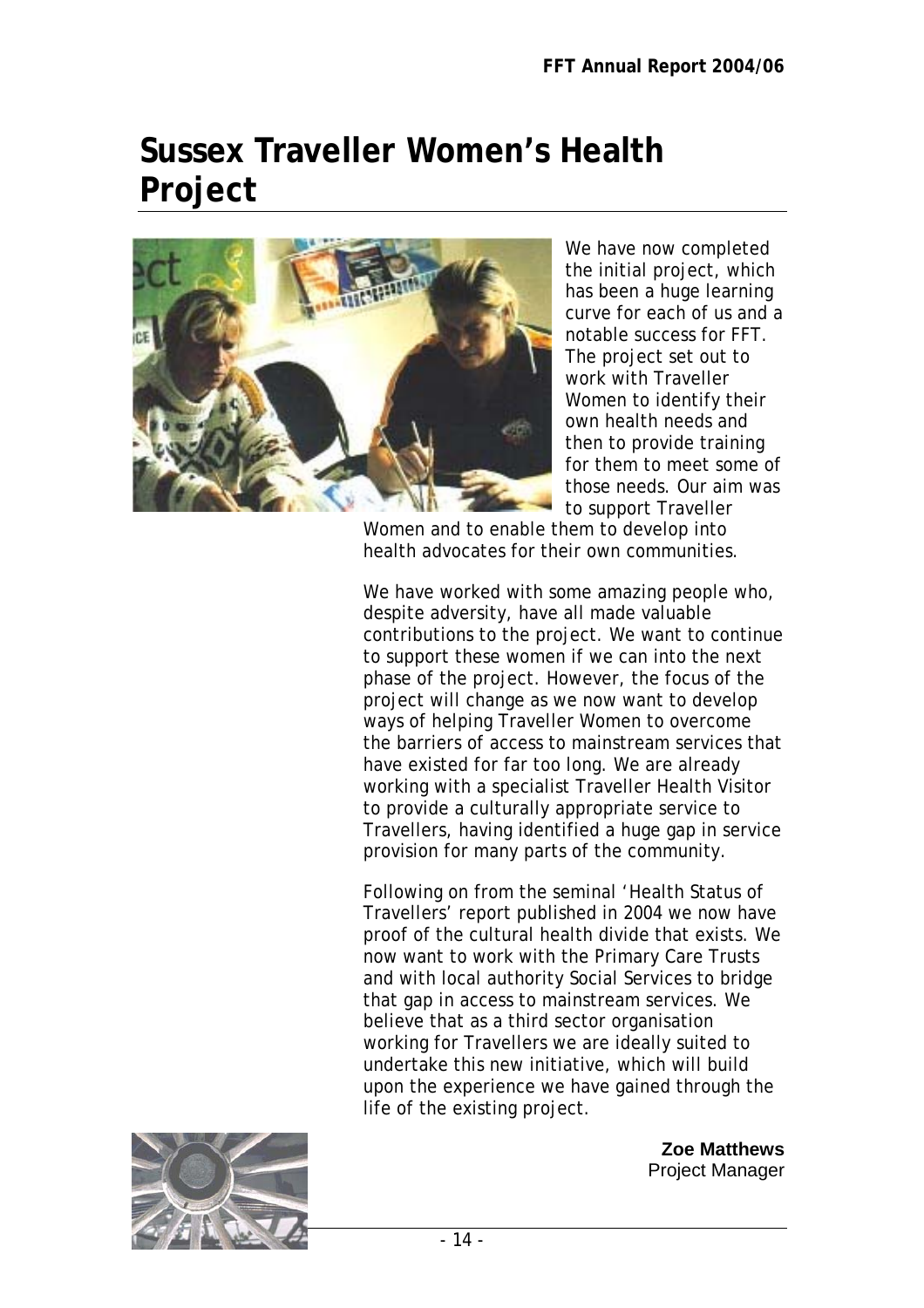### **Sussex Traveller Women's Health Project**



#### *Arts and Crafts*

The project has utilised Arts and Health funding to facilitate a series of workshops making a banner for the project. Art and crafts workshops present a good forum for informal communication and the exchange of ideas. Craft activities are a useful forum for bringing people together to discuss and

#### *Training Programme*

The project aims to work with Travellers to identify health needs and interests and set up learning opportunities and exchanges with support from the Outreach worker.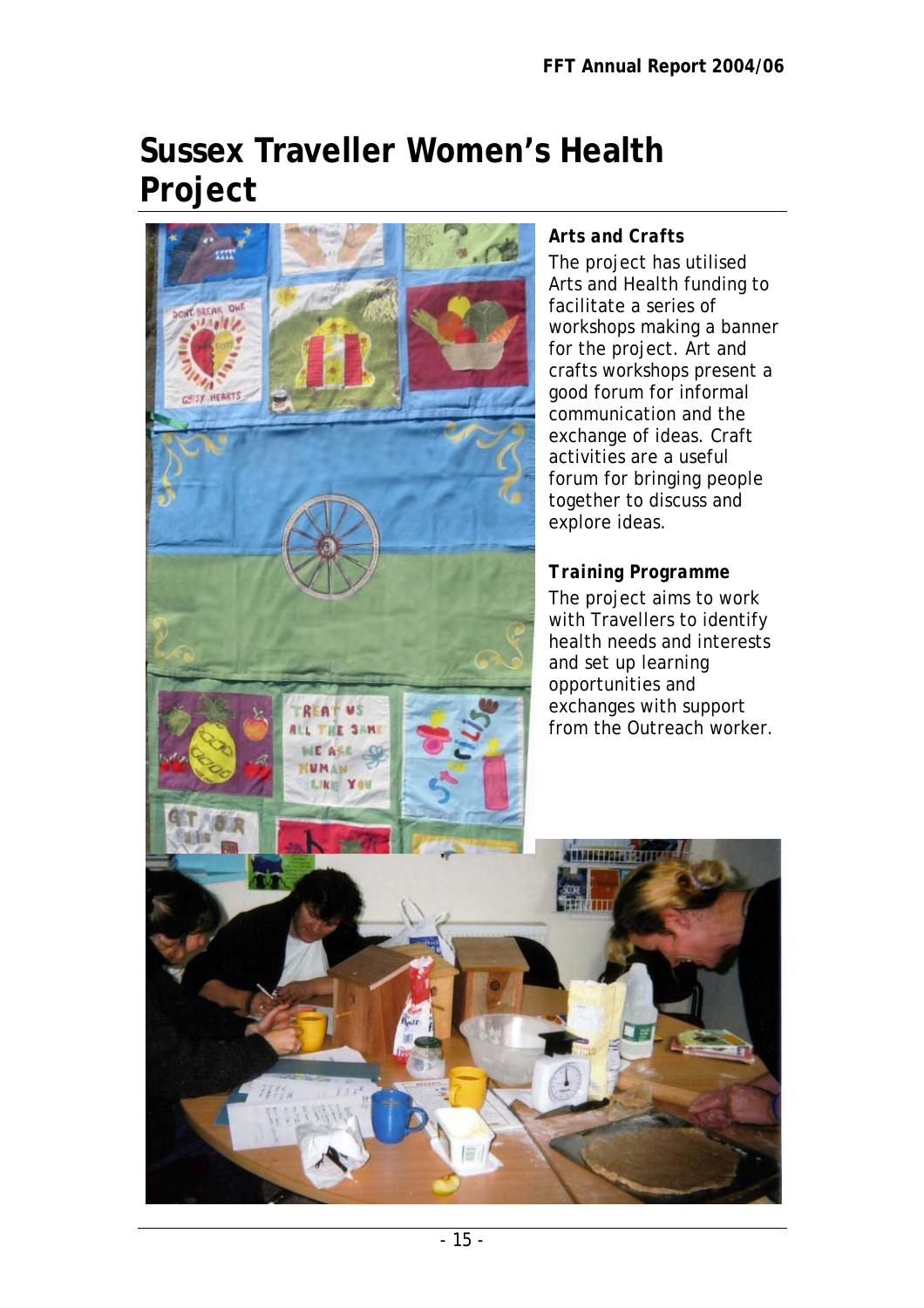### **CyberPilot Project**



The CyberPilots have been working with **Essex Library Buses**, visiting Gypsy Traveller sites. The CyberPilot manager has been working with digital cameras, recording equipment and videos to document Traveller and Gypsy life. Some of this work can be viewed on the CyberPilot

website. See movies and pictures of trailers, cats, dogs, horses, canaries and chickens!



The CyberPilot website continues to grow with more poems, stories, photos, movies and drawings. The E-pals message board is very popular with young Gypsy Travellers, with an average of 20 messages per week.

The adult section of the CyberPilot has been developed as a resource for Youth workers, teachers, parents and guardians. This section includes notes on all the CyberPilot projects, media articles, books for and about Young Gypsy and Travellers, Government and Voluntary sector reports, links, contacts, downloadable resources and more

our rights treat us like you you sef

The **G&TLRC Youth Conference 2005**, organised by CyberPilots and YWCA, was a great success with fabulous contributions by Young Gypsy Travellers. There was a full programme of events including workshops by the Children's Society, Save the Children Scotland, London Gypsy and Traveller Unit, Traveller and Gypsy Community Development Project (Glasgow), Hull GATE/Northern Network, Richard O'Neil and Margaret Stokes.



The Young People spoke about how they felt to be Gypsy and Travellers and what they would like to say to politicians and leaders in the face of prejudice in the UK today. Here is an example of some of their work: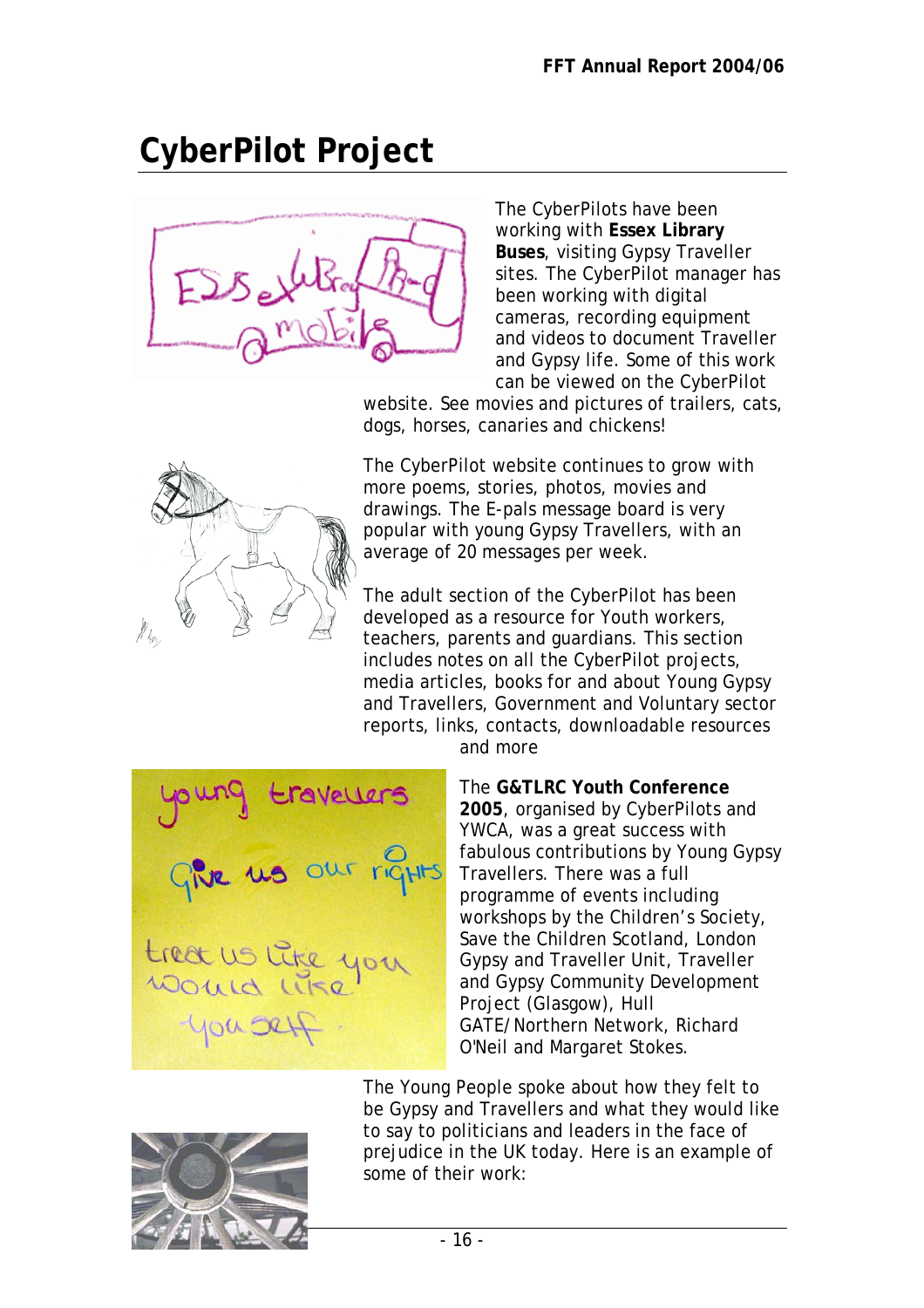





- We need more sites
- Schools should be aware of our culture. That is the problem I have. One teacher said "All Gypsies and Travellers are dirty and thieves".
- At the moment, I am living in my Granny and Grandad's yard. We need more official sites.
- Living on a Green Lane is very peaceful and you get more fresh air than living in a house, and you get closer to nature.
- Need more transit sites, as there is only one transit site in Darlington.
- You can get families who have lived on a site for years and a new family pulls on and makes a mess, all Travellers get blamed.
- Travellers are either all good or all bad to settled people, they don't see it might be just one family causing trouble.
- We cant get doctors or anything and we get treated differently too. It is not good how people treat us. Police look down on us.
- We need more transport, as I am stuck in the countryside.
- I would like electric and water please

These comments were read out by Janie Codona at the main G&TLRC conference. The Young People's art and comments have been made into a pack that will be sent to the leaders of the main political parties and other interested political bodies to represent the views of Young Gypsy Travellers. The Youth Conference was later covered in the "Traveller's Times", Issue 22, Summer 2005.

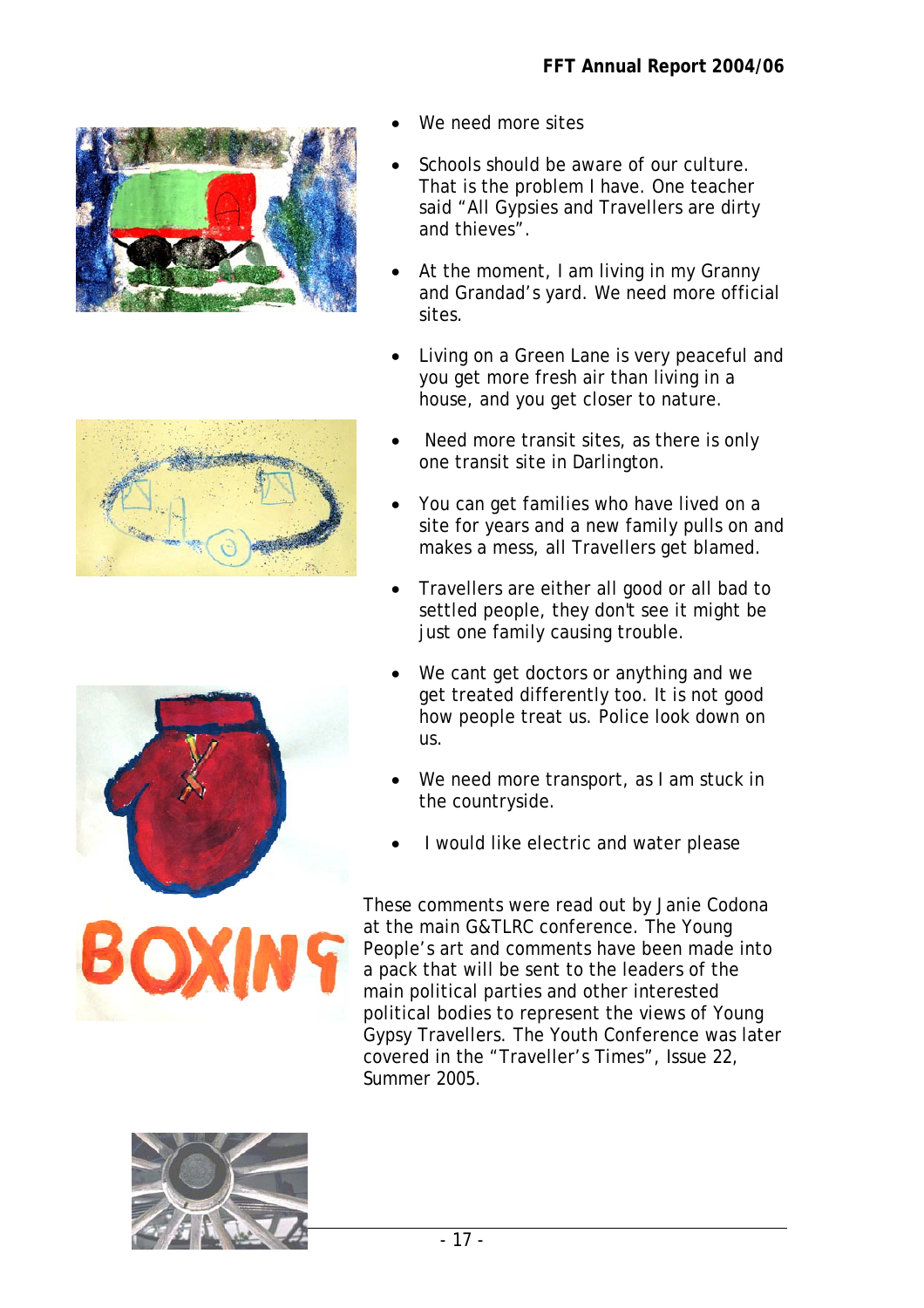### **Income and Expenditure Account:**

*For the period ended 31st March 2006.* 

| <b>TURNOVER</b>          |                  | Period      |                      | <b>Year Ended</b>      |  |
|--------------------------|------------------|-------------|----------------------|------------------------|--|
|                          |                  | 01.08.05 to |                      | 31.07.05               |  |
|                          |                  | 31.03.06    |                      |                        |  |
|                          | £                | £           | £                    | £                      |  |
| Sales                    | 359              |             | 703                  |                        |  |
| Grants                   | 122,581          |             | 136,291              |                        |  |
| Donations                | 83               |             | 501                  |                        |  |
| Membership               | 372              |             | 645                  |                        |  |
| Fees and Other Income    | 547              |             |                      |                        |  |
|                          |                  |             | 1,000                |                        |  |
|                          |                  | 123,942     |                      | $\overline{139}$ , 140 |  |
| <b>EXPENDITURE</b>       |                  |             |                      |                        |  |
| Rent                     | 2,763            |             | 4,173                |                        |  |
| Cleaning                 | 105              |             | 94                   |                        |  |
| Project costs            | 1,789            |             | 3,803                |                        |  |
| Wages                    | 59,361           |             | 90,064               |                        |  |
| Recruitment              | $\overline{905}$ |             |                      |                        |  |
| Freelance worker         | 4,256            |             |                      |                        |  |
| Consultancy              | 4,727            |             |                      |                        |  |
| Subscriptions            | 123              |             | 206                  |                        |  |
| Telephone                | 3,526            |             | 3,542                |                        |  |
| Post and stationery      | 4,249            |             | 3,876                |                        |  |
| Travel and subsistence   | 5,908            |             | 5,654                |                        |  |
| Insurance                | 1,456            |             | 877                  |                        |  |
| Staff training           | 2,376            |             | $\overline{2}$ , 493 |                        |  |
| Repairs and renewals     | 47               |             | 316                  |                        |  |
| Computer costs           | 1,372            |             | 4,325                |                        |  |
| Sundry expenses          | $\overline{7}91$ |             | 541                  |                        |  |
| Accountancy              | 765              |             | 1,771                |                        |  |
| Depreciation of tangible | 530              |             |                      |                        |  |
| fixed assets             |                  |             | 1,050                |                        |  |
|                          |                  | 95,049      |                      | <u>122,785</u>         |  |
|                          |                  |             |                      | <u>16,355</u>          |  |
| <b>NET PROFIT</b>        |                  | 28,893      |                      |                        |  |



The full report and financial statements are available on request from: FFT, Community Base, 113 Queens Road, Brighton,

East Sussex, BN1 3XG